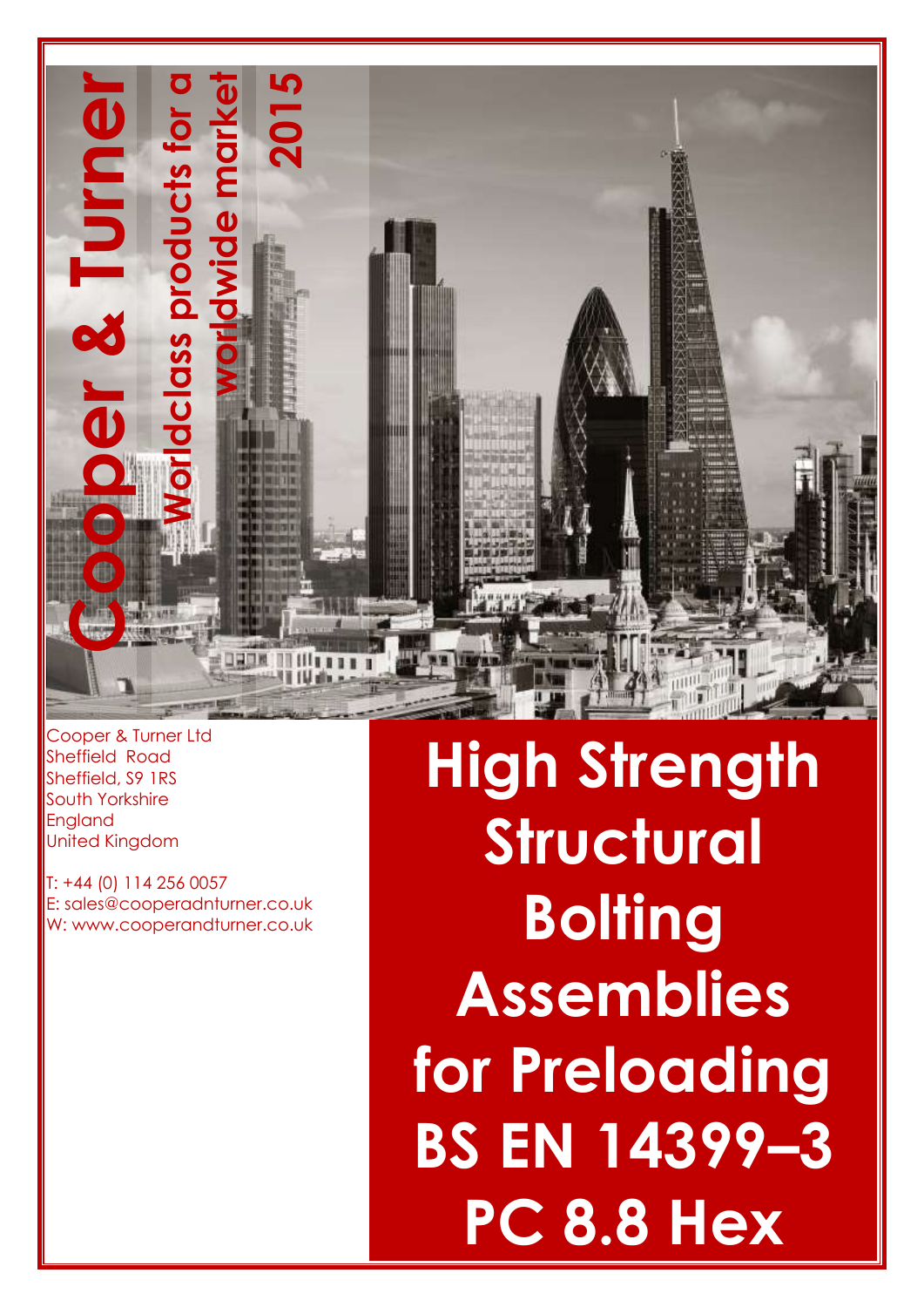

**DTI fitted under bolt head tightened by nut rotation and DTI fitted under nut with a nut face washer tightened by nut rotation**

#### **Assembly Configuration - DTI fitted under bolt head**

The most common assembly configuration for BS EN 14399-3 property class 8.8 hexagon head bolting assemblies is when the DTI is fitted under the bolt head and the assembly is tightened by nut rotation, as follows:-

- a) BS EN 14399-3 property class 8.8 hexagon head bolt (marked 8.8 HR)
- b) BS EN 14399-9 Direct tension indicator (marked H8) (component identified as 1 below)
- c) BS EN 14399-6 hardened chamfered washer (marked H) (component identified as 3 below)
- d) BS EN 14399-3 property class 10 nut (marked 10 HR)

The components shall be assembled as shown below (Figure1) with the direct tension indicator fitted under the bolt head and with the indicator protrusions bearing directly under the bolt head. The bolt and the direct tension are placed in the steelwork and at the other side of the connection the hardened chamfered washer is fitted with the plain side of the washer placed against the steelwork and the chamfered side facing outwards.

Note: The washers have a chamfer on the inside diameter with a corresponding chamfer (on the same side of the washer) on the outside diameter.

The nut is assembled with the side containing the marking facing outwards and the smooth unmarked side of the nut against the chamfered washer.

In this configuration the indicator protrusions shall always bear against the bolt head – NO OTHER WAY WILL DO



**KEY 1 Direct Tension Indicator 2 Gap 3 Washer according to EN 14399-6**

**Assembly configuration for EN 14399-3 Property Class 8.8 with DTI fitted under the bolt head - Tightened by nut rotation Figure 1**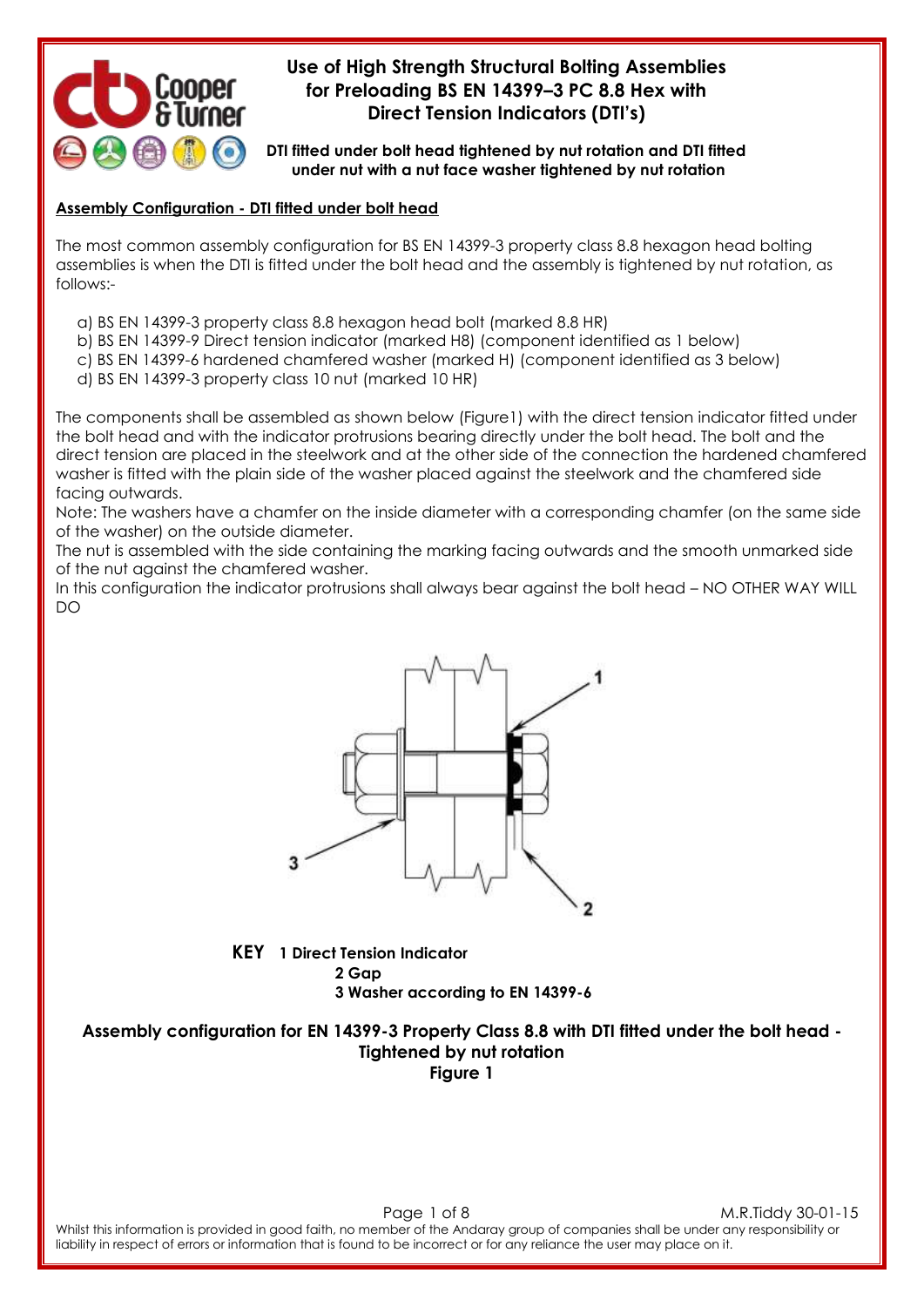

**DTI fitted under bolt head tightened by nut rotation and DTI fitted under nut with a nut face washer tightened by nut rotation**

#### **Assembly Configuration - DTI fitted under the nut**

The alternative assembly configuration for BS EN 14399-3 property class 8.8 hexagon head bolting assemblies is when the DTI is fitted under the nut with a nut face washer and the assembly is tightened by nut rotation, as follows:-

- a) BS EN 14399-3 property class 8.8 hexagon head bolt (marked 8.8 HR)
- b) BS EN 14399-9 Direct tension indicator (marked H8) (component identified as 1 below)
- c) BS EN 14399-9 nut face washer (marked HN) (component identified as 2 below)
- d) BS EN 14399-3 property class 10 nut (marked 10 HR)

The components shall be assembled as shown below (Figure 2) with the direct tension indicator fitted under the nut. The bolt is placed in the steelwork and at the other side of the connection the direct tension indicator is fitted with the flat side placed against the steelwork and the indicator protrusions facing outwards. The nut face washer is fitted over the bolt threads so that it sits on top of the indicator protrusions and the nut is assembled with the side containing the marking facing outwards and the smooth unmarked side of the nut against the nut face washer.

In this configuration the indicator protrusions shall always bear against the nut face washer – NO OTHER WAY WILL DO



**KEY 1 Direct Tension Indicator 2 Nut face washer 3 Gap**

### **Assembly configuration for EN 14399-3 Property Class 8.8 with DTI fitted under the nut– Tightened by nut rotation Figure 2**

#### **Initial Tightening**

The bolt head shall be prevented from rotation and each assembly shall be brought to 'snug tight' condition by nut rotation. The tightening process shall be carried out from bolt to bolt within the group, starting from the most rigid part of the connection and moving progressively towards the least rigid part. Note: The most rigid part of a cover plate connection of an 'I' section is commonly in the middle of the connection bolt group.

The 'snug tight' condition of a fastener assembly shall be when initial deformation of the DTI protrusions begins. This first step shall be completed for all bolts in one connection prior to commencement of the second step.

Page 2 of 8 M.R.Tiddy 30-01-15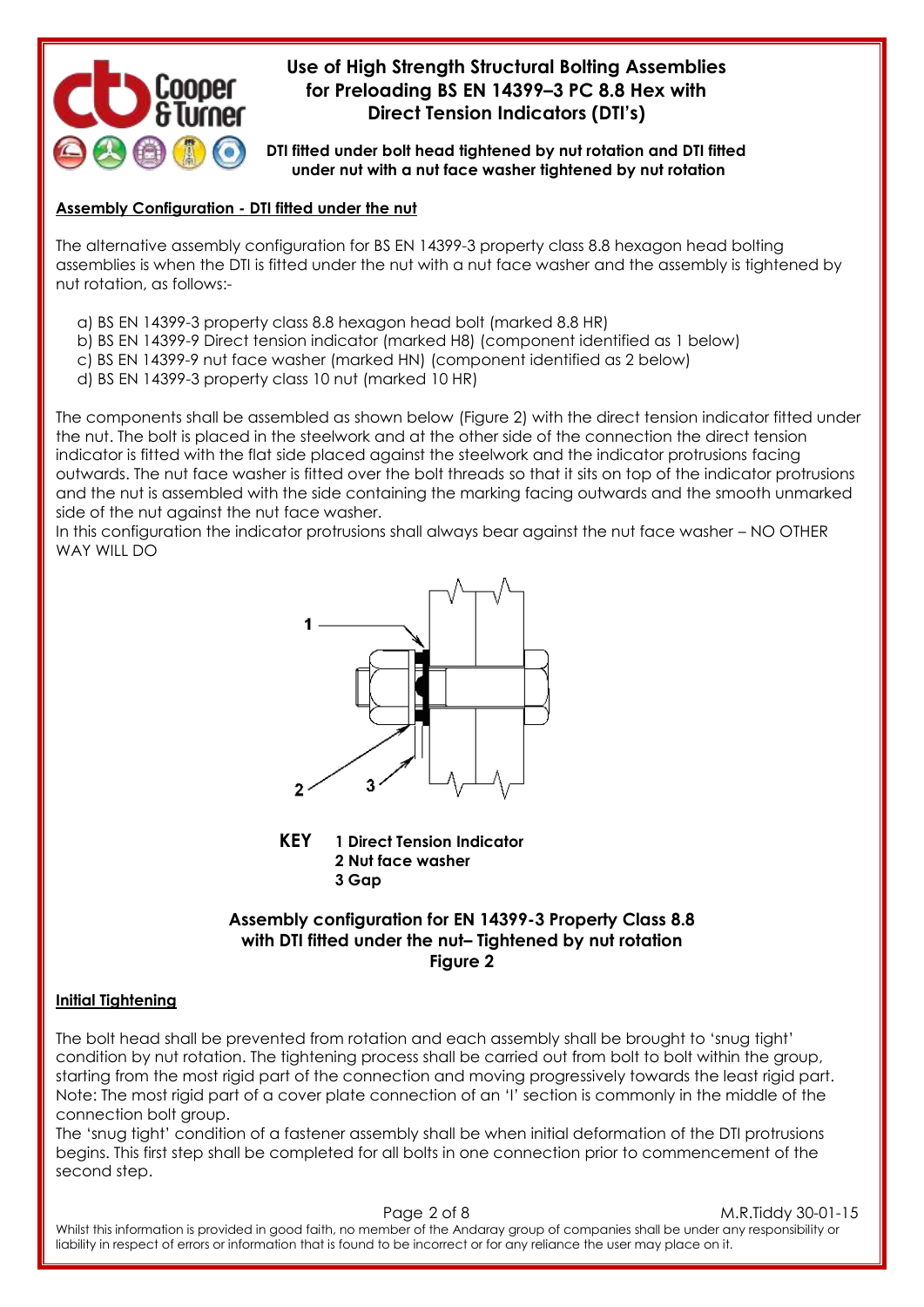

**DTI fitted under bolt head tightened by nut rotation and DTI fitted under nut with a nut face washer tightened by nut rotation**

#### **Final Tightening**

When all the assemblies in a connection have been snug tightened then final tightening can commence. Tightening shall be carried out progressively from the most rigid part of the connection to the least rigid part. Tightening shall continue until the specified indicator gap has been achieved (see Table 1) Do not expect the indicator gaps to be equal around the circumference. Due to the tightening operation the direct tension indicator invariably pulls down more on one side than the other. The direct tension indicator is designed to accommodate this and the average gap will always give the correct tension.

| Table 1                                                             |                           |  |  |  |  |  |
|---------------------------------------------------------------------|---------------------------|--|--|--|--|--|
| Thickness of feeler gauge                                           |                           |  |  |  |  |  |
| Direct tension indicator position                                   | Thickness of feeler gauge |  |  |  |  |  |
| Under bolt head, when nut is rotated<br>(Figure 1)                  | 0.4 <sub>mm</sub>         |  |  |  |  |  |
| Under nut with a nut face washer,<br>when nut is rotated (Figure 2) | $0.25$ mm                 |  |  |  |  |  |

The average specified indicator gap shall be determined using the following measurement procedure; the feeler gauge shall be used as a 'no go' inspection tool. The feeler gauge shall be pointed at the centre of the bolt see Figure 3 and shall refuse to enter the number of refusal spaces specified in Table 2. It is advisable to leave some small gap to prevent accidental overtightening and breakage but if the gap has been completely closed inadvertently this is not considered by Cooper & Turner to be cause for rejection.

| Table 2                         |                                            |  |  |  |  |
|---------------------------------|--------------------------------------------|--|--|--|--|
| Feeler gauge requirements       |                                            |  |  |  |  |
| Number of indicator protrusions | Minimum number of feeler gauge<br>refusals |  |  |  |  |
|                                 |                                            |  |  |  |  |
|                                 |                                            |  |  |  |  |
|                                 |                                            |  |  |  |  |
|                                 |                                            |  |  |  |  |
|                                 |                                            |  |  |  |  |
|                                 |                                            |  |  |  |  |



#### **Figure 3 - Checking the indicator gap (example with six protrusions)**

When the Direct Tension Indicators are installed in accordance with Cooper & Turner's instructions then the shank tension achieved will be in the range shown below in Table 3

Page 3 of 8 M.R.Tiddy 30-01-15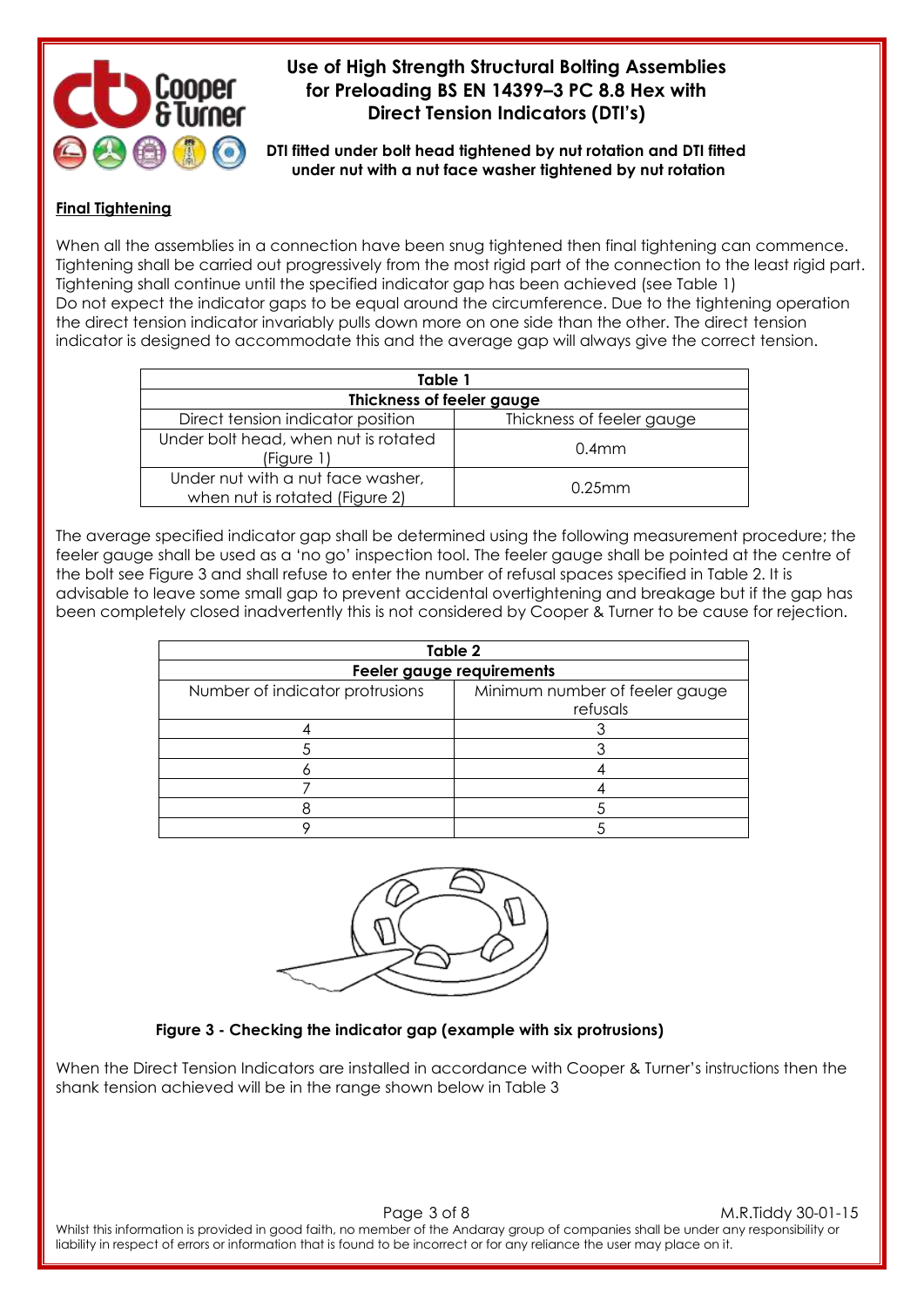

**DTI fitted under bolt head tightened by nut rotation and DTI fitted under nut with a nut face washer tightened by nut rotation**

| Table 3                                                                                                                     |                  |     |  |  |  |  |
|-----------------------------------------------------------------------------------------------------------------------------|------------------|-----|--|--|--|--|
| Nominal                                                                                                                     | Shank tension kN |     |  |  |  |  |
| bolt diameter                                                                                                               | H8 for 8.8       |     |  |  |  |  |
|                                                                                                                             | min              | max |  |  |  |  |
| M16                                                                                                                         | 88               | 106 |  |  |  |  |
| M <sub>20</sub>                                                                                                             | 137              | 164 |  |  |  |  |
| M2211                                                                                                                       | 170              | 204 |  |  |  |  |
| M24                                                                                                                         | 198              | 238 |  |  |  |  |
| M271                                                                                                                        | 257              | 308 |  |  |  |  |
| M30                                                                                                                         | 314              | 377 |  |  |  |  |
| M36                                                                                                                         | 458              | 550 |  |  |  |  |
| <sup>1)</sup> Non – preferred sizes. Can only be supplied if the<br>quantity required is sufficient to warrant manufacture. |                  |     |  |  |  |  |

**Inspection note:** The only way to verify that the shank tension has been achieved is by use of the appropriate feeler gauge as detailed above.

The calibrated torque wrench method is not sufficiently accurate for inspecting Direct Tension Indicator tightened assemblies, as it only measures resistance to turning. It should not be used in any circumstances.

#### **Dimensions of Holes for BS EN 14399-3 Assemblies**

The nominal clearance for round holes is the difference between the nominal hole diameter and nominal bolt diameter. The hole sizes shown in Table 4 are in accordance with BS EN 1090-2:2008+ A1:2011

| Table 4                            |    |    |    |    |          |  |
|------------------------------------|----|----|----|----|----------|--|
| Nominal clearances for bolts (mm)  |    |    |    |    |          |  |
| Nominal bolt diameter (mm)         | 16 | 20 | 22 | 24 | and over |  |
| Normal round holes (mm)            |    |    |    |    |          |  |
| Tolerance on hole diameter ± 0.5mm |    |    |    |    |          |  |

**Note:** Direct Tension Indicators will not function correctly if fitted against hole sizes larger than those specified above. If the connection design permits the use of oversize or slotted holes and these holes are present in an outer ply of the connection then a plate washer, having a normal clearance round hole, shall be fitted against the over size or slotted hole. Information regarding plate washers is contained in BS EN 1090-2:2008+ A1:2011

#### **Grip lengths for BS EN 14399-3 PC 8.8 Assemblies with DTI's**

Table 5 below is provided for guidance only. Whilst this information is provided in good faith, no member of the Andaray group of companies shall be under any responsibility or liability in respect of errors or information that is found to be incorrect or for any reliance the user may place on it.

The bolt thread lengths shown in BS EN 14399-3:2005 do not provide, for some of the shorter bolt lengths, the minimum four threads in the grip required by BS EN 1090-2. Cooper & Turner recognised this fact and have for a number of years manufactured certain of their BS EN 14399-3 assemblies with longer thread lengths to satisfy the minimum threads in the grip required by BS EN 1090-2. Table 5 therefore only applies to Cooper & Turner manufactured BS EN 14399-3 PC 8.8 assemblies with one washer (either a BS EN 14399-6 washer when the DTI is fitted under the bolt head or a BS EN 14399-9 Nut Face Washer when the DTI is fitted under the nut) and a Direct Tension Indicator.

Page 4 of 8 M.R.Tiddy 30-01-15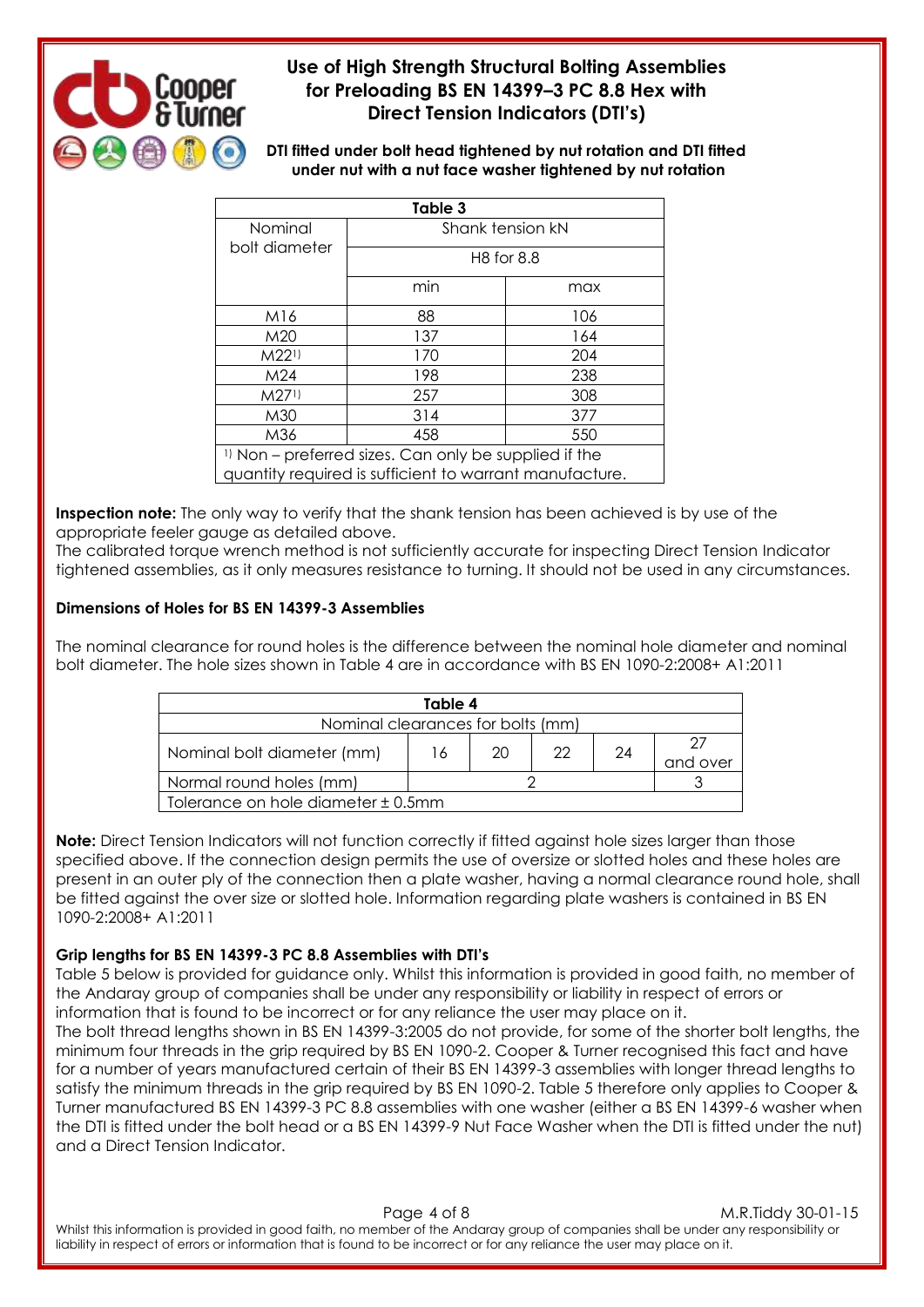

Page 5 of 8 M.R.Tiddy 30-01-15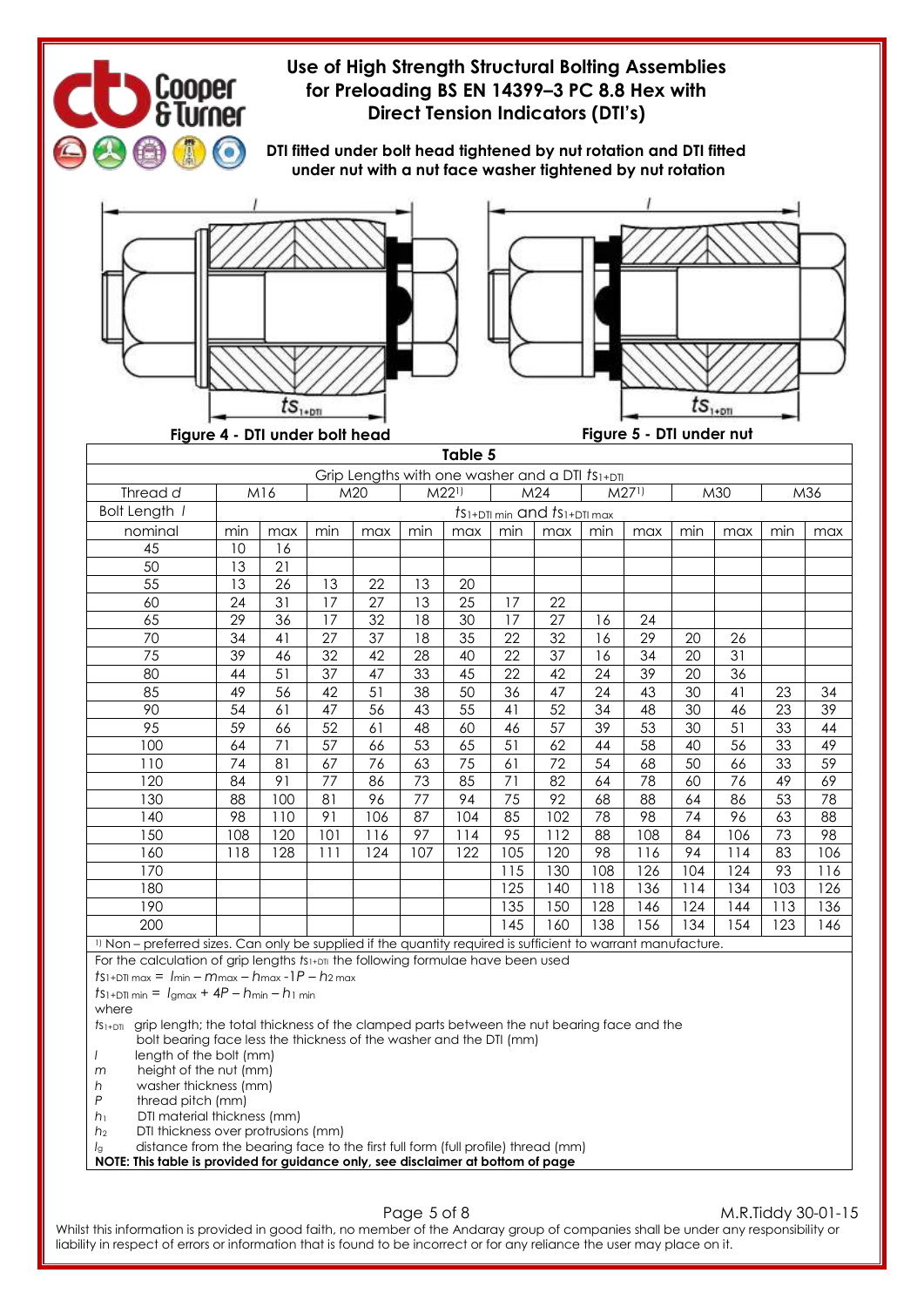

**DTI fitted under bolt head tightened by nut rotation and DTI fitted under nut with a nut face washer tightened by nut rotation**

#### **Corrosion**

BS EN 14399-3 assemblies, bolts, nuts, washers and Direct Tension Indicators, will corrode if not properly protected. They must be kept in a clean dry and well ventilated store. It is important that only the number required for immediate installation are taken from the stores in order that none are allowed to lie about on site and deteriorate.

Painting should be carried out at an early stage after tightening. This is particularly important in marine or other corrosive environments.

The metallic coatings applied to structural fasteners are only intended to give temporary protection during storage and installation – early painting will still be required. Research has shown that susceptibility to stress corrosion cracking, environmentally induced brittle failure and hydrogen embrittlement increases with tensile strength. The presence of a metallic coating lowers the threshold of the tensile strength at which these phenomena may occur. This means under certain conditions a metallic coating may reduce corrosive resistance, rather than enhance it and the specifier must take account of site environment in deciding the suitability or otherwise of a coating. Special care must be taken in the storage of these items and early protection by painting.

### **Installation Tips**

Check that all the bolts, nuts, washers and Direct Tension Indicators are the required property class / designation before fixing.

Ensure that the bolts fit the holes freely – forcing the bolts into the holes by means of hammering would damage the threads

The Direct Tension Indicator protrusions must always bear against the bolt head (see Figure 1) or a nut face washer (see Figure 2) – NO OTHER WAY WILL DO

Never allow the bolt head to spin on the Direct Tension Indicator protrusions

Hand wrenches may be satisfactory for tightening smaller diameters of bolts, but power tools or torque multipliers must be used for sizes above M20 diameter. It is most important that impact wrenches have adequate capacity to tighten bolts within about 15 seconds (slightly longer if gear driven wrenches used). Prolonged impacting can damage the bolt assembly to such an extent that the bolt may be fractured. In selecting a tool, it is wise to choose one which has a torque output in excess of the theoretical figure required for tightening the largest bolt for which it will be needed, thus making some allowance for loss of performance due to wear, air leakage etc., and to help overcome the energy absorbed by higher than usual thread friction or 'springy' joints.

In order to obtain optimum tool performance the tool manufacturer's specification regarding air pressure, air flow volume and hose size must be followed.

The only way to confirm that a particular tool is suitable is by judging its performance in bolt tightening under actual site conditions.

Where steelwork is to be left exposed, tightening, inspection and painting should be carried out within the shortest time to prevent corrosion

### **The Direct Tension Indicator is a precision made measuring device and on no account should it be given any further treatment after leaving the supplier**

A Direct Tension Indicator does not make an assembly any more difficult to tighten – it simply leaves a permanent witness that the assembly has been tightened to the correct tension